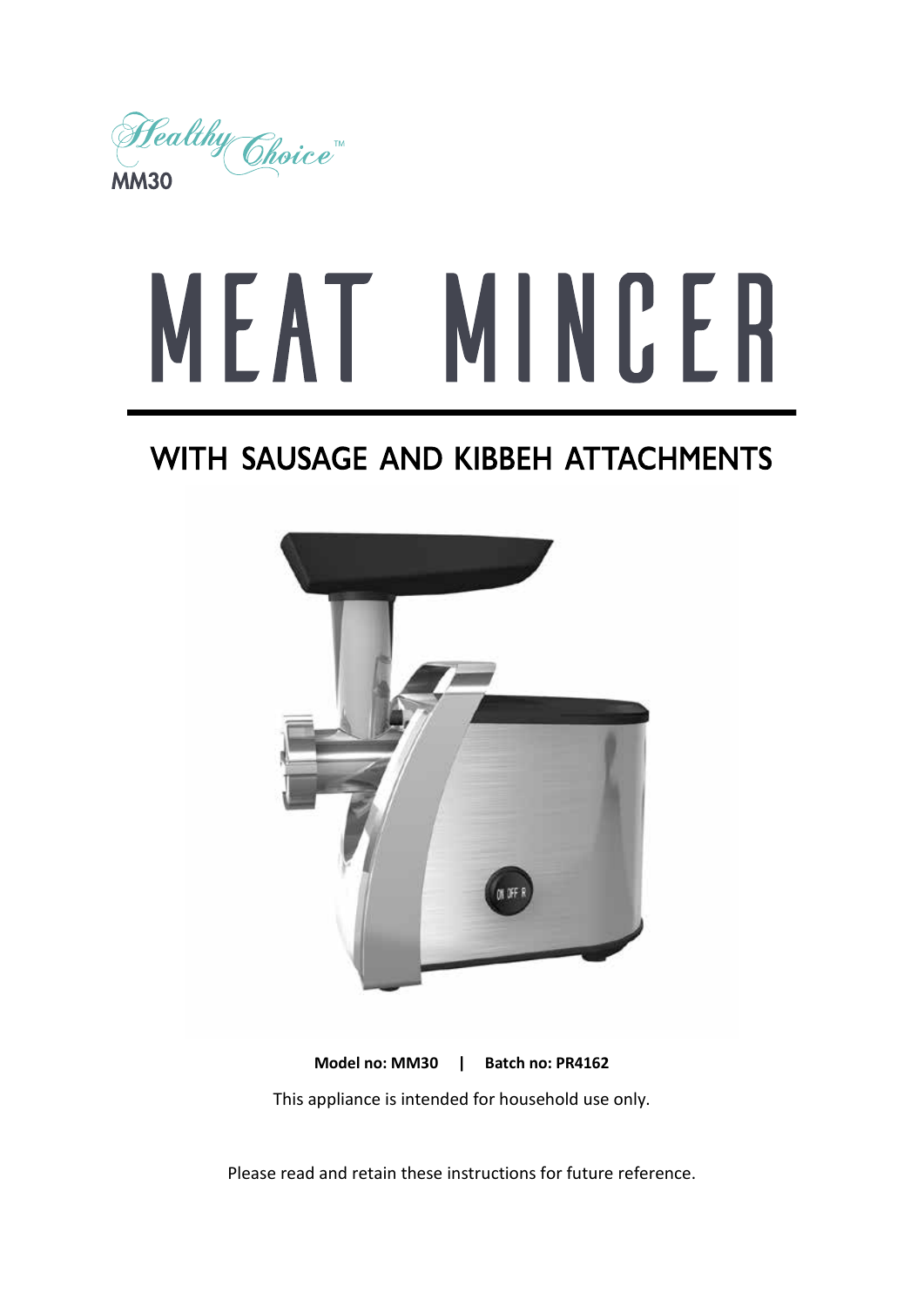The illustrations used in this manual are to illustrate the operation method and product structure of the product. Where there is a small difference between the physical item and the illustrations, please take the physical as the standard.

#### **IMPORTANT SAFETY INFO:**

• This appliance is intended to be used in household and similar applications such as:

-staff kitchen areas in shops, offices and other working environments;

-farm houses;

-by clients in hotels, motels and other residential type environments;

-bed and breakfast type environments.

- Unplug when assembling and disassembling the appliance.
- When carrying the appliance be sure to hold the body with both hands. Never carry the appliance by the front attachments.
- Do not fix the cutting blade and cutting plate when using kibbeh attachment.
- Never push products by hand, only use food pusher.
- Do not grind hard food such as bones, nuts, etc.
- Do not grind ginger and other materials with hard fiber.
- Continuous running of the meat mincer must not exceed more than 10 minutes.
- Operate the unit from "ON" to "REV" or from "REV" to "ON" after the previous working condition stops more than 30 seconds, or it may cause some abnormal case such as moving up and down.
- To avoid jamming, do not force the appliance with excessive pressure.
- When the circuit breaker activates, do not switch on.
- Close supervision is necessary when any appliance is used near children.
- Children should be supervised to ensure that they do not play with the appliance.
- Keep the appliance and the power cord out of reach from children.
- This appliance is not intended for use by persons (including children) with reduced physical, sensory or mental capabilities, or lack of experience and knowledge, unless they have been given supervision or instruction concerning use of the appliance by a person responsible for their safety.
- Do not operate this appliance if the cord, plug or the appliance itself is damaged. It must be repaired or replaced by a qualified service technician.
- Never try to replace the parts and repair the unit by yourself.
- Never immerse the appliance in water or rinse it under a tap.
- To prevent electric shock, do not let any water enter the appliance.
- Continuous running of meat grinder should be not more than 10 minutes with the following 10 minutes interval for motor cooling

#### **FIRST USE:**

- Check that the voltage indicated on the rating label corresponds with the mains voltage in your home before you connect the appliance.
- Wash all parts except the housing body in cool water with a drop of detergent.
- Ensure the ON/OFF/REV switch is in the OFF position before it is connected to the mains power.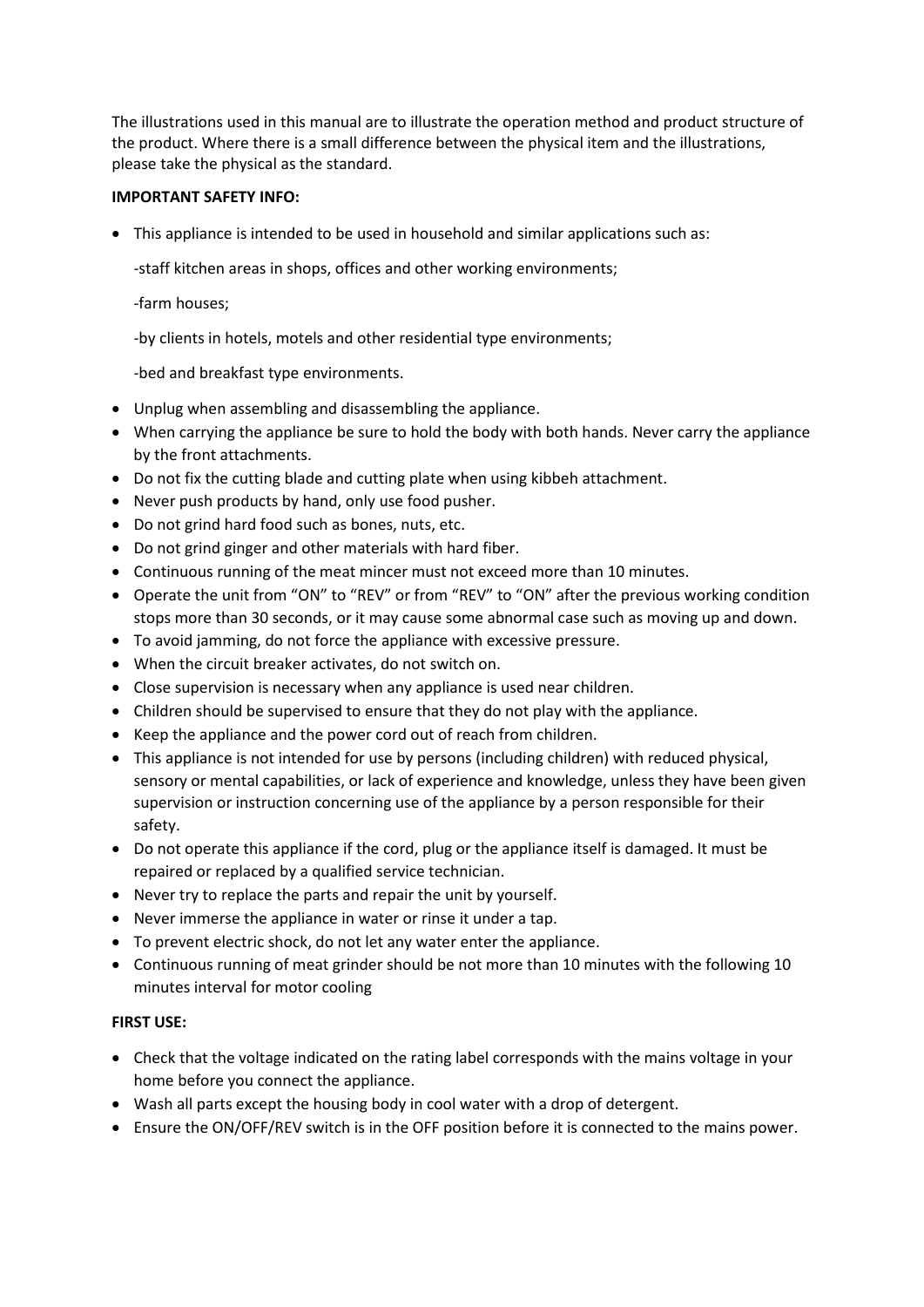



- 1. Food tray
- 2. Motor housing
- 3. Switch ON/OFF/R (On/Off/Reverse)
- 4. Unlock button
- 5. Scroll housing inlet
- 6. a + b Kibbe Attachment
- 7. Sausage attachment
- 8. Knife
- 9. Fixing ring
- 10-12. Cutting plate (fine/ medium/ coarse)
- 13. Scroll
- 14. Scroll housing
- 15. Food pusher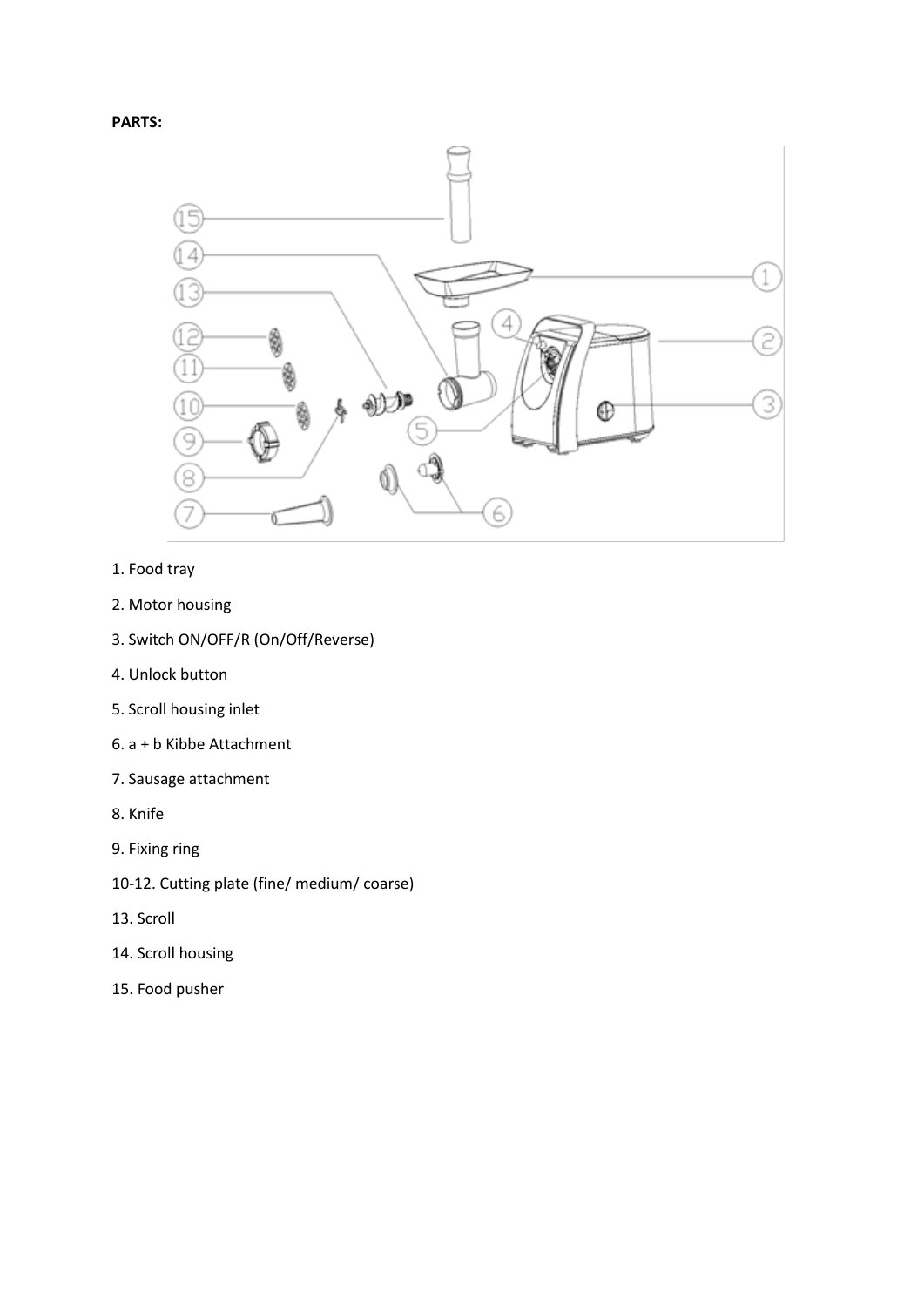#### ATTACHMENT STORAGE:



**Lift this lid on the motor housing to access the storage compartment for the attachments.**

#### **ASSEMBLY AND USE:**

#### ASSEMBLING



Please also observe our illustrations under "1-7".

1. Insert the scroll housing into the mounting on the motor.

- 2. Lock the scroll housing into position with the Unlock button.
- 3. Insert the scroll.

4. Insert the knife with the sharpened edge outwards onto the shaft of the scroll.

5. Select a cutting plate.

NOTE:

\*Slightly grease the cutting plate beforehand with vegetable fat.

\*The guides on the cutting plate are located in the recesses on the scroll housing.

6. Support or press the centre of the cutting plate with one finger then screw the fixing ring until

tight with another hand. Rotate the catch clockwise. Do not over tighten.

7. You can now attach the food tray with whatever you want to grind.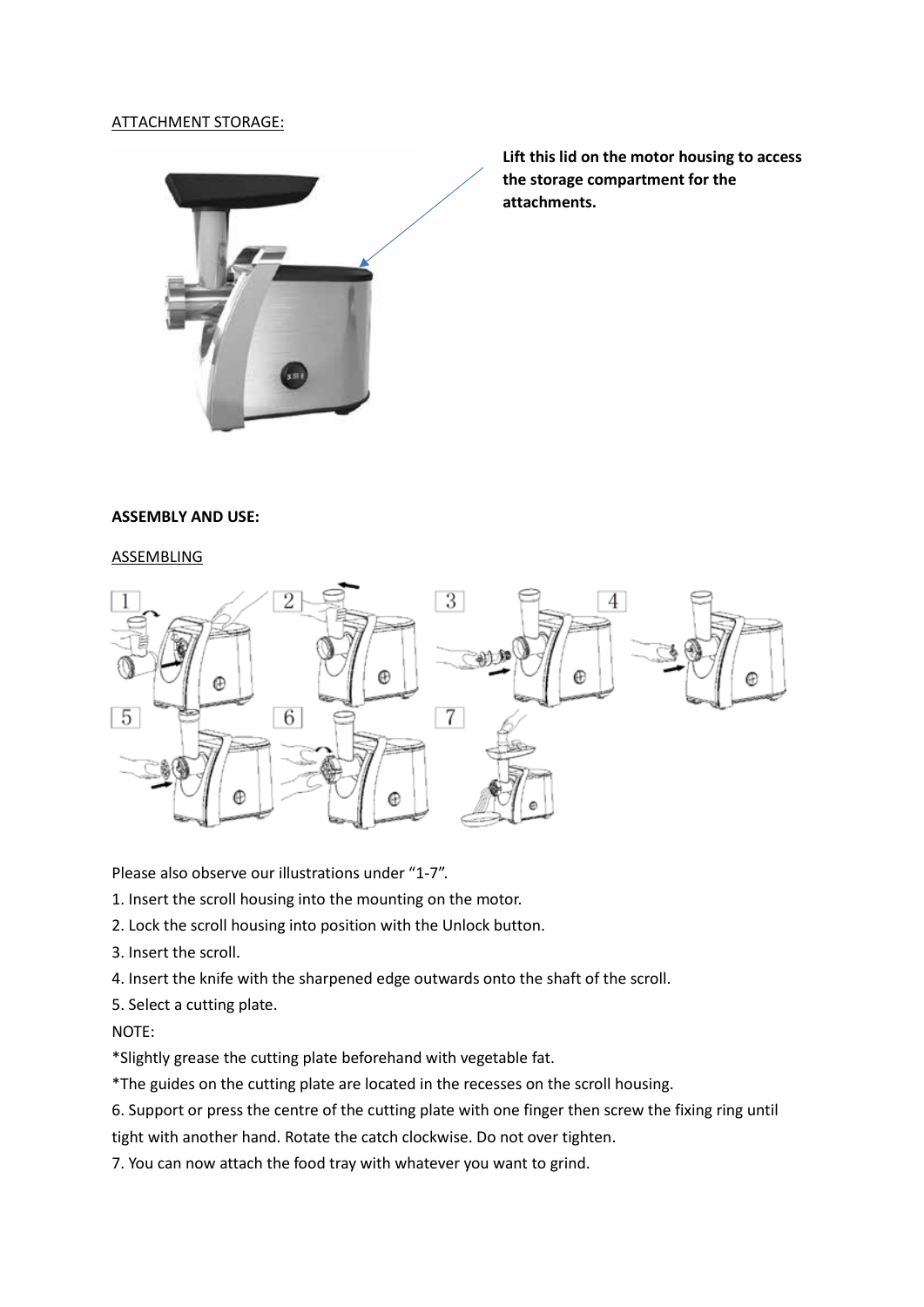8. The air passage at the bottom and the side of the motor housing should be kept free and not blocked. Locate the unit on a firm place.

9. Locate the appliance on a firm and stable benchtop or table.

10. Cut all foods into pieces (Sinew-less, boneless and fatless meat is recommended, approximate size: 20 mm x 20 mm x 60 mm) so that they fit easily into the Scroll housing opening.

- 11. Plug in the appliance and press the ON/OFF/R switch to the ON position.
- 12. Use the food pusher to feed the meat cubes through the food tray.
- 13. After use switch the unit off and unplug it from the power supply.

Note: Firm fruits, vegetables and cheeses can also be minced.

#### REVERSE

In case of jamming, switch the appliance to (OFF) and then press R (REVERSE).

• The scroll will be rotating in the opposite direction, and the head will empty.

• If the jamming persists, switch the appliance to (OFF) and unplug it from the power supply before disassembling and cleaning it.

#### **MAKING KIBBEH:**

Kibbeh is a Middle Eastern dish which uses your choice of lean meat, lamb and spices to make small meat stuffed croquettes which can be deep fried or baked.

#### Kibbeh Recipe

*Filling:*

- $\bullet$  100g lamb minced
- 1 and a half tablespoons of olive oil
- 1 and a half tablespoons of finely diced onion
- Spices to your taste (eg: nutmeg, allspice, cinnamon)
- Salt to your taste
- 1 and a half tablespoons of flour

*How to make the filling:*

- 1. Mince the lamb once or twice.
- 2. Fry the onion in the olive oil and fry until brown. Add the lamb mince and cook it over a medium heat. Stir occasionally until the meat is fully browned. Add the spices, salt and flour and stir well to combine.
- 3. Remove from the heat and set aside to cool.

#### *Kibbeh (outer shell of the croquettes):*

- 450g lean meat (you could use beef, lamb or goat)
- $\bullet$  175g flour
- Spices to your taste (eg: nutmeg, allspice, cinnamon, paprika)
- Salt and pepper to your taste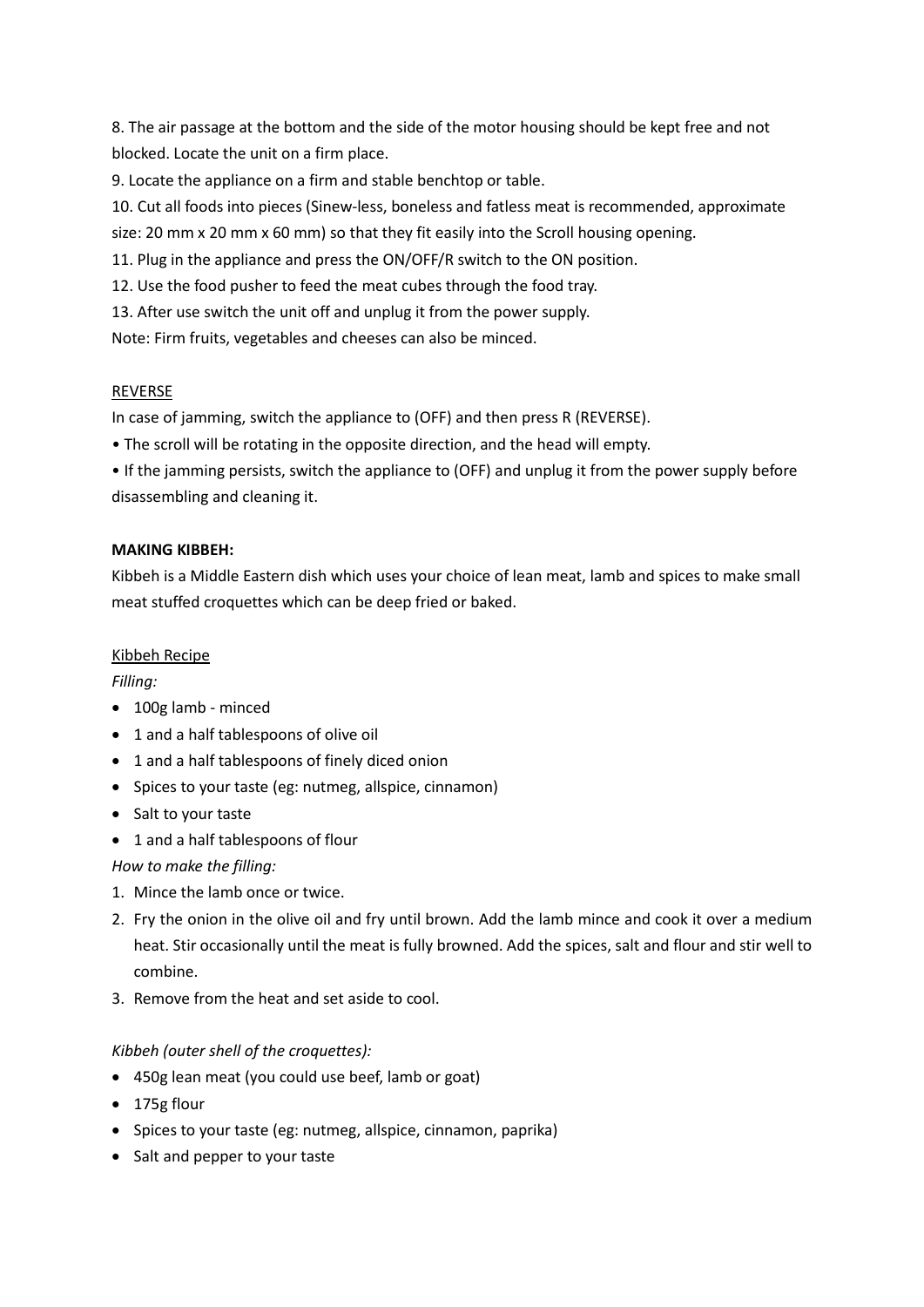

Observe our illustrations "A and B".

*How to make the kibbeh:*

- 1. Mix all the ingredients together in a bowl.
- 2. Grind the mixture through the mincer three times.
- 3. Disassemble the mincer by reversing the assembly steps to remove the cutting plate and blade, keeping the feeding screw inside the head.
- 4. Place the kibbeh attachments (A and B) onto the feeding screw together, fitting the protrusions in the slots.

NOTE: The guides on attachment (A) are located in recesses on the scroll housing.

- 5. Screw the fixing ring into place until it fits firmly. Do not over tighten.
- 6. Use the food pusher to feed the kibbeh mixture through the food tray, forming tubes. Cut the tubes at 7 centimeter intervals and place on a tray.
- 7. To make the stuffed croquettes, seal one end of each tube by squeezing it tightly to seal. Press in 1 teaspoon of the filling inside each tube and then seal the ends.
- 8. Repeat until all the croquettes are filled and sealed.
- 9. Chill the kibbeh in the fridge for 1 hour before cooking.

#### Baking kibbeh:

- Pre-heat the oven to 200 degrees Celsius.
- Line a baking tray with baking paper and place the kibbeh onto the baking tray, evenly spaced out about 4 centimeters apart.
- Lightly brush the kibbeh with cooking oil.
- Bake for 25 minutes or until they are golden brown.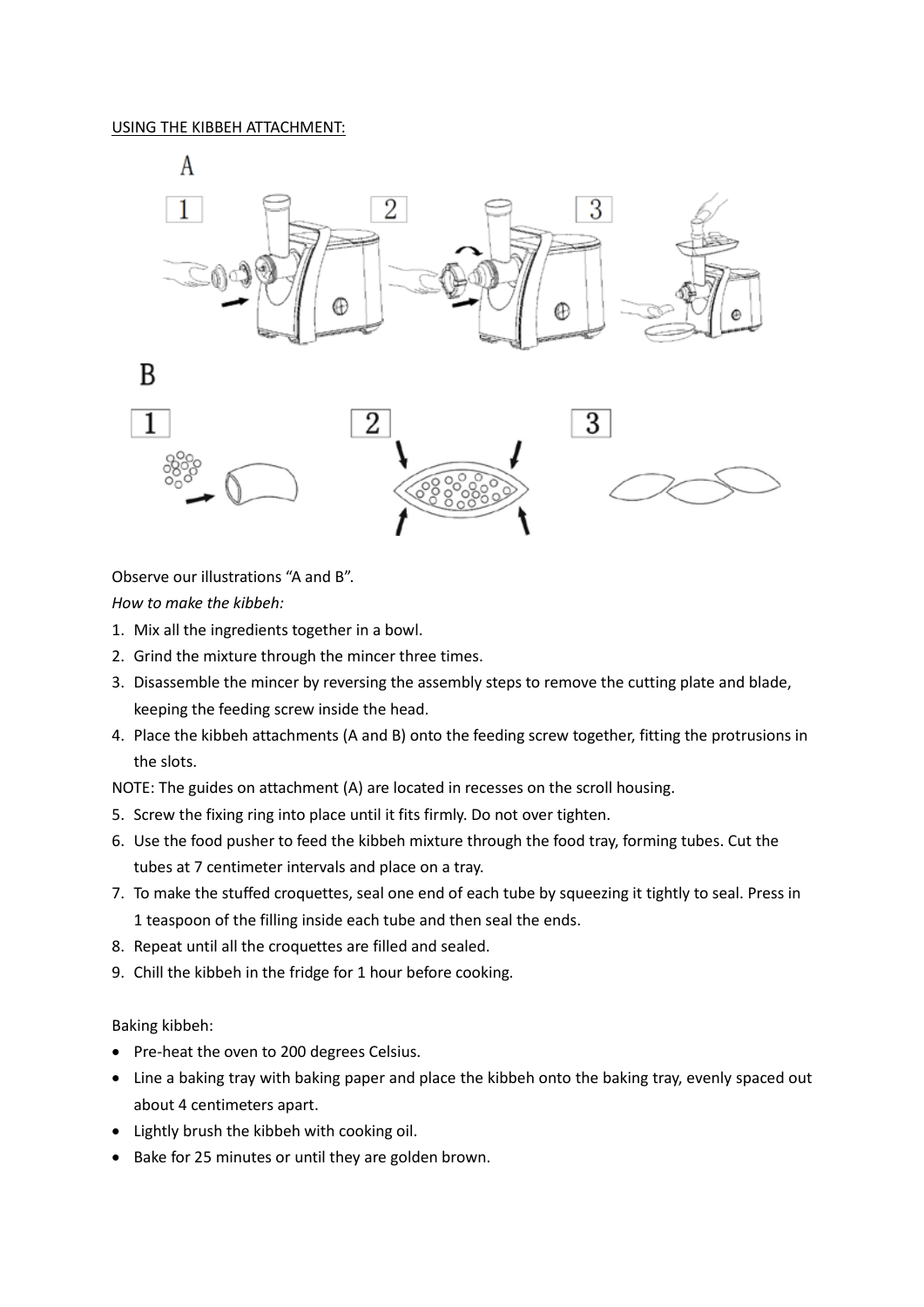Deep frying kibbeh:

- Heat vegetable oil in a saucepan so that it is hot enough that you can see some gentle bubbling.
- Deep fry for 4 minutes or until golden brown.
- Deep fry in batches so that the saucepan is not crowded.

Serving kibbeh:

Serve hot or at room temperature with tzatziki sauce, Greek yoghurt and salad.

#### **MAKING SAUSAGES:**

Making homemade sausages requires no more than your chosen meat, seasonings, casings and the meat mincer. Create delicious combinations by mixing different herbs and spices.



Observe our illustration "C".

- 1. Assemble the sausage attachment. Screw the fixing ring into place until it fits firmly. Do not over tighten.
- 2. Place the sausage casing around the sausage attachment. Tie the first end of the sausage casing and then use the food pusher to push the minced meat through. Minced meat must be used, not meat cubes.
- Sausage casings can be purchased through butcher shops.
- 3. Once all the minced meat has run through the sausage casing, snip the sausage with scissors and then tie off the sausage casing at the other end. Use a rolling motion to help easily tie the sausage casings.
- 4. Roll and tie individual sections to desired sausage lengths, making sure to remove any air bubbles. Allow the sausage to rest for 60 – 90 minutes. For best results, refrigerate overnight before cooking the sausages.

Stovetop sausages:

• Fry in an oiled pan on medium-low heat. Keep them rolling for 20 minutes or until cooked.

Grilling sausages:

• Preheat the grill to a medium flame, place the sausages on the grill and cook for 8-12 minutes.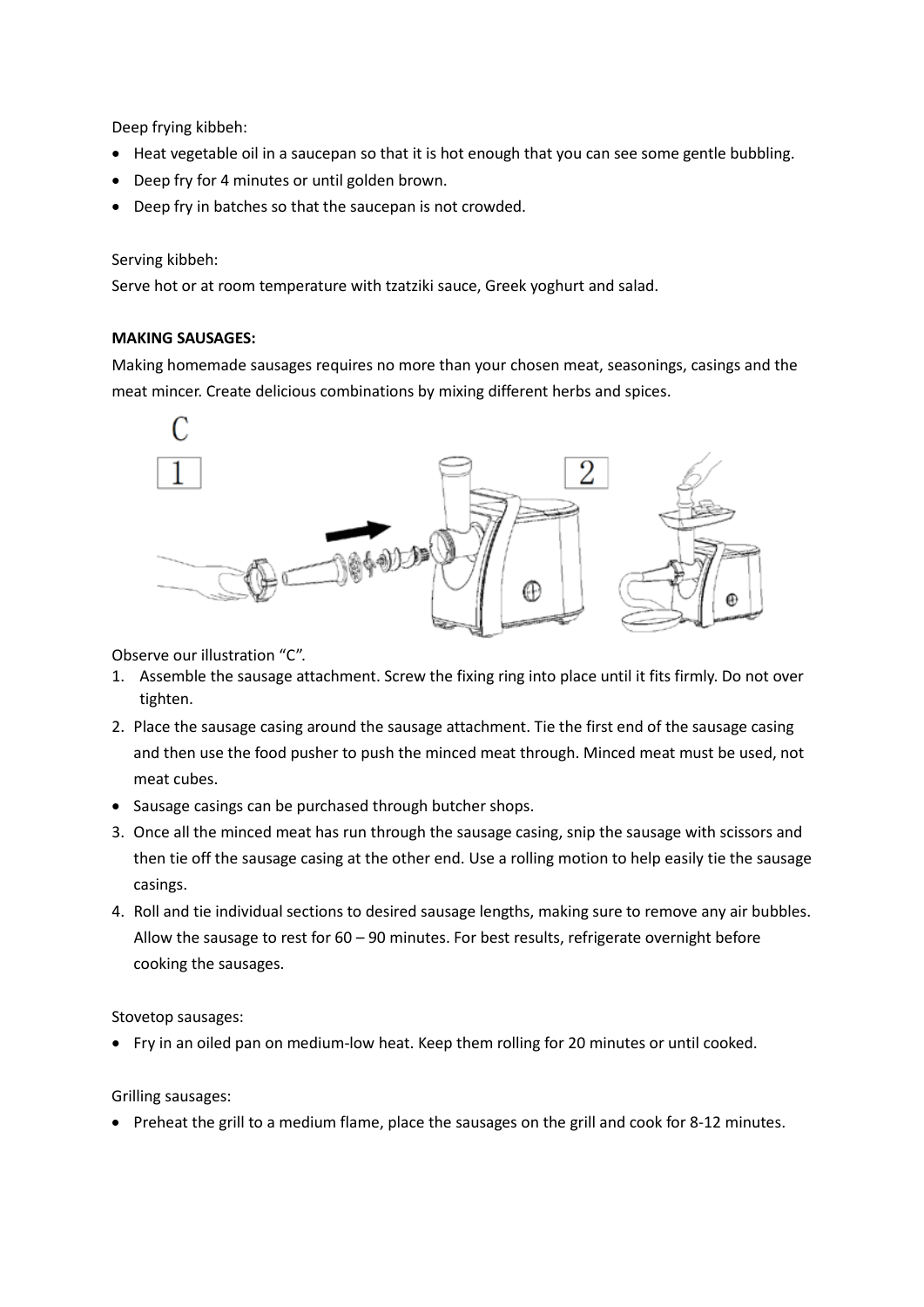#### **CLEANING:**

#### DISASSEMBLING



- 1. Ensure the motor has stopped completely and switch the appliance to the OFF position and unplug it from the power supply before disassembling and cleaning it.
- 2. Disassemble by reversing the assembly steps from  $1 7$ .
- 3. If needed, use a screwdriver (not included) to help remove the blade from the head. Place the screwdriver between the plate and the head to separate them (fig. D 1 and 2).
- 4. Press and hold down the lock button, then while holding the tube on the head, turn it clockwise to the three o'clock position to unlock (fig D 3).
- 5. Release the lock button.

#### CLEANING

- 1. Remove any leftover meat scraps from the parts.
- 2. Wash each part in cool water with very little detergent. Avoid hot or warm water and more then a drop of detergent because the warm or hot water will accelerate the oxidation of aluminum and stainless steel, and soapy water is corrosive.
- 3. Do not clean with bleach, thinners or petrol.
- 4. The housing body must only be wiped with a slightly damp cloth. Do not immerse the housing body in water.
- 5. Ensure all parts are dry before they are packed away for storage.
- 6. Do not use a wire brush or other abrasive items.
- 7. Never use sharp or scouring cleaning materials.

Food tray, scroll, scroll housing and all accessories: Do not clean these parts in the dishwasher.

SPECIFICATIONS Max locked power: 800W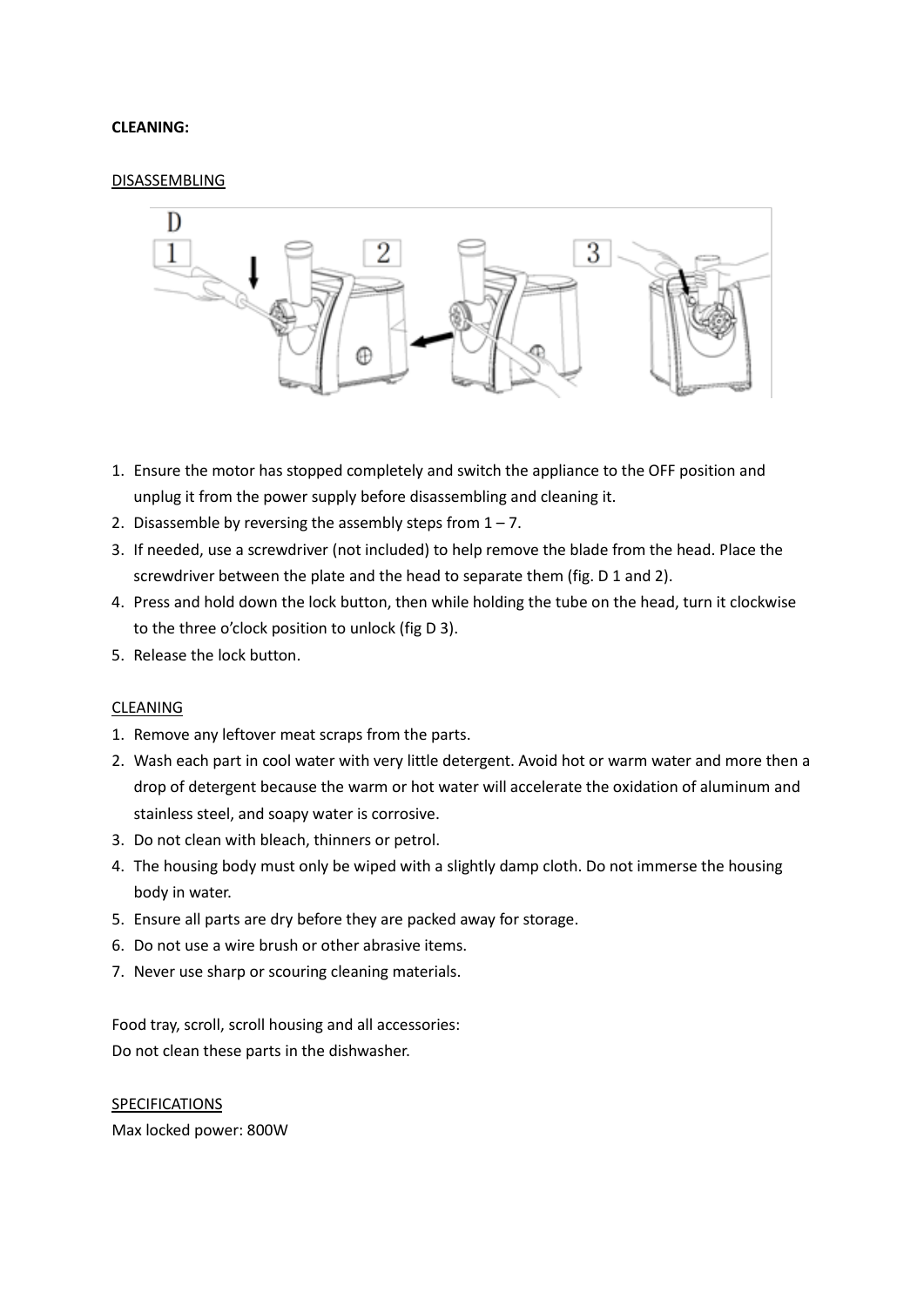#### **RECIPES:**

Here are some hand-picked recipes to help get you started once you have minced your meat in the Meat Mincer.

#### Pork Sausages

- $\bullet$  1 kg pork shoulder minced in the Meat Mincer
- $\bullet$  Sausage casing
- $\bullet$  2 tbsp sea salt
- 1 tsp black pepper
- $\bullet$  2 tsp cumin
- $\bullet$  2 tsp chilli flakes
- $\bullet$  1 tbsp minced garlic
- $\bullet$  1 tbsp balsamic vinegar
- $\bullet$  1 tbsp brown sugar
- 1 tbsp smoked paprika
- 1. Place the minced pork into a bowl. Sprinkle the sea salt, black pepper, cumin, chilli flakes, minced garlic, balsamic vinegar, brown sugar and smoked paprika onto the meat.
- 2. Then using your hands, gently mix all the ingredients together until they are combined. Do not over-knead the ingredients.
- 3. Run the pork mixture through the Meat Mincer.
- 4. Secure the sausage attachments onto the Meat Mincer. Fit the sausage casing onto the sausage attachment. Tie the end of the sausage casing.
- 5. Turn on the Meat Mincer and then use the food pusher to push the minced pork through. Keep the casing on the sausage attachment secured and allow the minced pork to feed into the casing. When all the pork has gone into the casing, turn off the Meat Mincer.
- 6. Slide the remaining casing off of the sausage attachment. Snip the pork sausage with scissors and then tie off the sausage casing at the other end. Use a rolling motion to help easily tie the sausage casings. Cut and tie off the sausages into smaller sections, pushing the pork to the tied end and tying a knot in the open end, each time.
- 7. Allow the pork sausages to rest for 60 90 minutes at room temperature to settle. For best results, refrigerate overnight before cooking them.
- 8. Fry in an oiled pan on medium-low heat. Keep them rolling for 20 minutes or until cooked.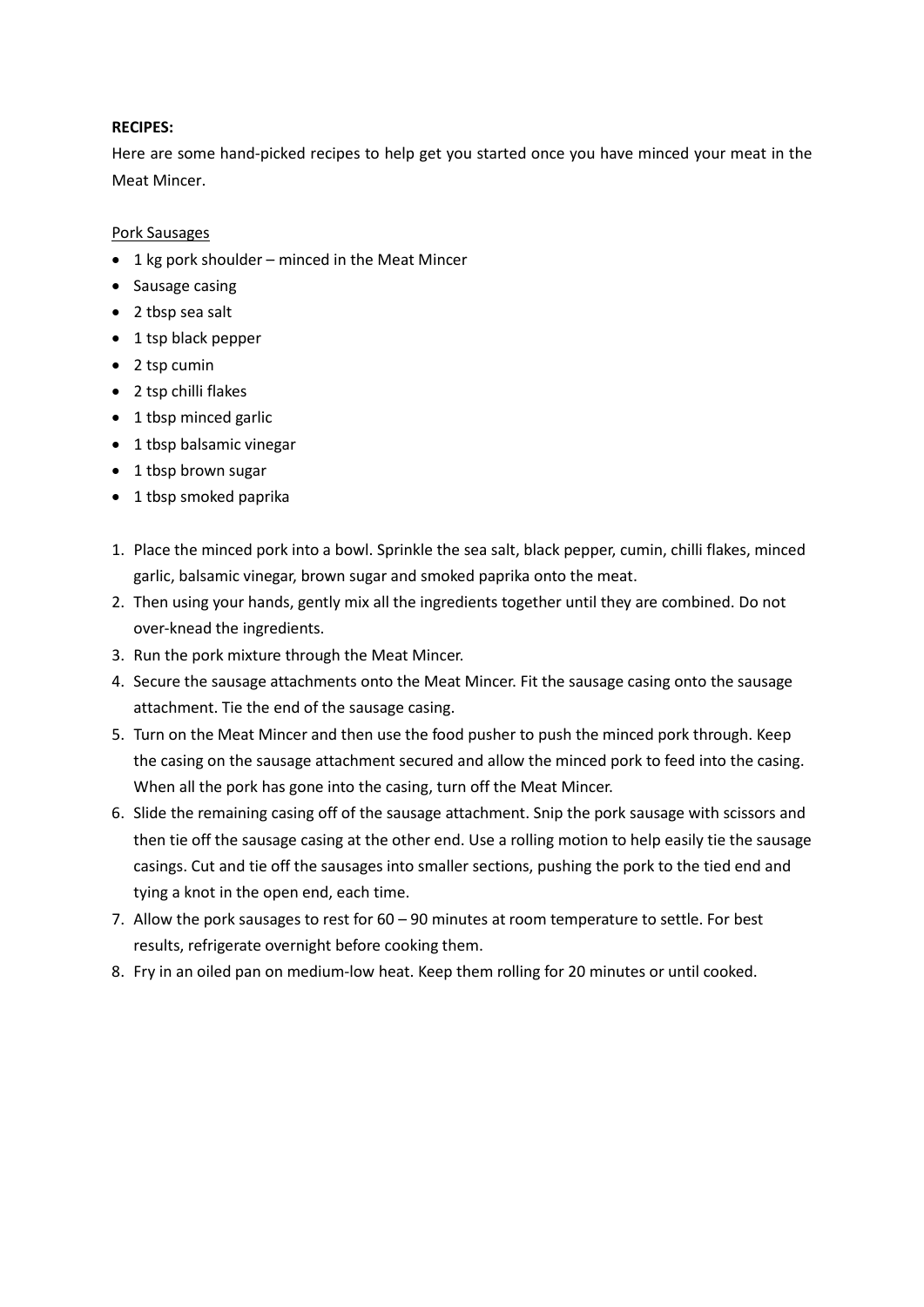#### Chicken Meatballs

- 1 kg chicken thigh or breast minced in the Meat Mincer
- $\bullet$  1 cup breadcrumbs
- 2 lightly beaten eggs
- 2 tbsp powdered chicken stock
- $\bullet$  2 tbsp cumin
- $\bullet$  2 tbsp minced garlic
- 1. Put the minced chicken into a bowl. Add the breadcrumbs, lightly beaten eggs, powdered chicken stock, cumin and minced garlic.
- 2. Then using your hands, gently mix all the ingredients together until they are combined.
- 3. Roll the chicken mixture into small balls.
- 4. Fry in an oiled pan on medium-low heat. Cook for 3 5 minutes or until cooked through.
- 5. Cook in a tomato-based pasta sauce and serve with cooked pasta.

#### Lamb Burgers

- $\bullet$  500g lamb minced in the Meat Mincer
- $\bullet$  1 tbsp minced garlic
- $\bullet$  1 tsp cumin
- $\bullet$  1 tsp coriander
- $\bullet$  1 tsp oregano
- Pinch of chilli flakes
- Pinch of sea salt
- $\bullet$  Pinch of black pepper
- $\bullet$  1 beaten egg
- 1. Put the minced lamb into a bowl. Add the minced garlic, cumin, coriander, oregano, chilli flakes, sea salt and pepper.
- 2. Then using your hands, gently mix all the ingredients together until they are combined. Add the beaten egg and mix until incorporated.
- 3. Shape the lamb mixture into burger patties.
- 4. Fry in an oiled pan on medium-low heat. Cook for 4 5 minutes on each side.
- 5. Serve on hamburger rolls with desired toppings.